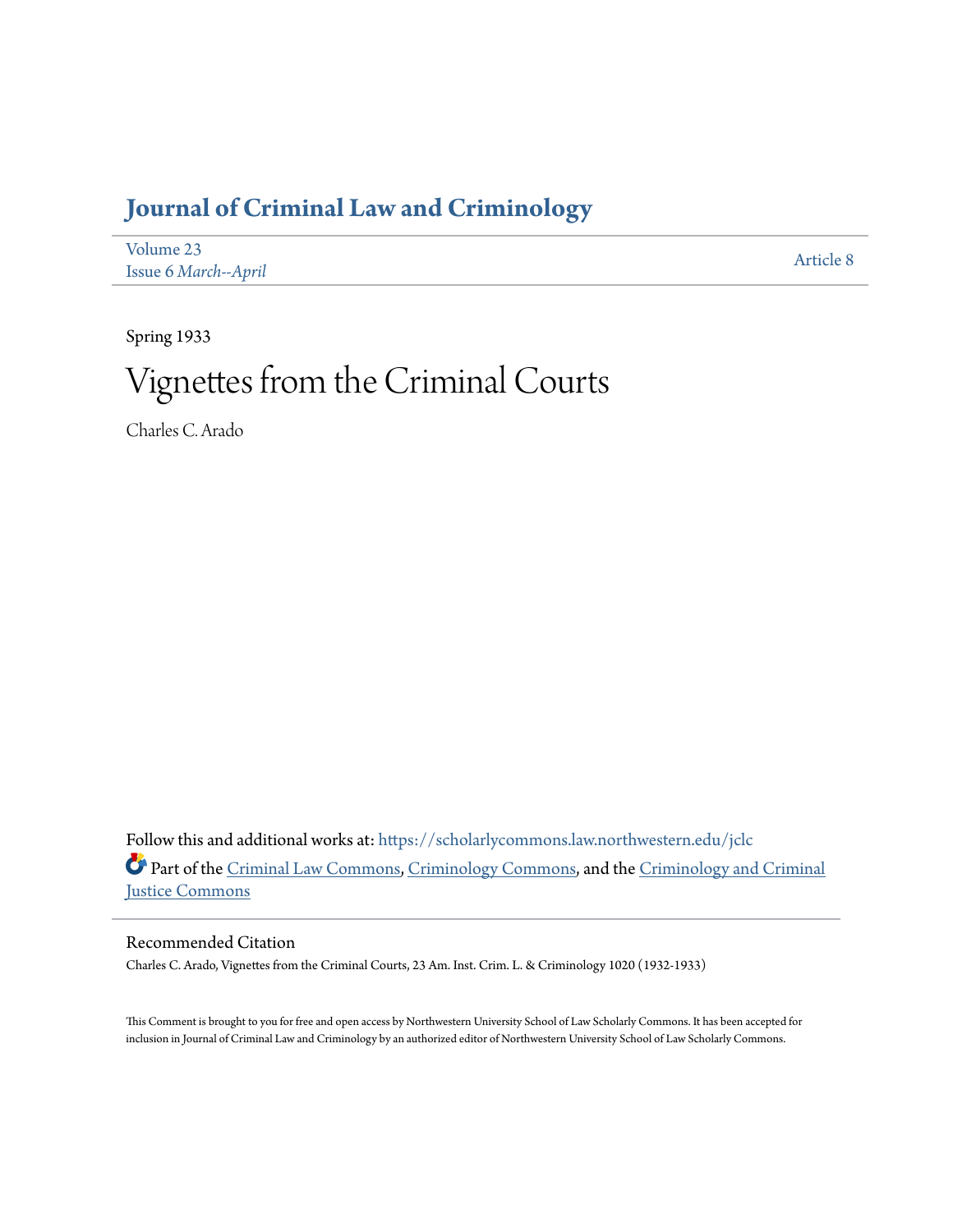#### BRIEFER CONTRIBUTIONS

#### VIGNETTES FROM THE CRIMINAL COURTS

MISTAKEN IDENTITY **IN A** MURDER CASE

CHARLES C. ARADo'

The defendant was a man about forty years of age, with the ashen color of one confined in prison for a long time. There was a gleam of worry and tenseness in his eyes.

On January 23rd, a Sunday, a dentist arose at noontime in his quarters at a close-in-hotel on the north side. He leisurely arranged his dress, had something to eat, and then took a drive in his lately-acquired roadster. This was at three o'clock in the afternoon. In the course of a long trip throughout the city he stopped at a grill and had a few drinks of gin. After this stop he met with an accident wherein his car scraped the fenders of a cab. He returned to his room in the late afternoon and in a short time was visited by a friend. They started out on another ride at eight o'clock in the evening. They had driven to the far south side and turned the car in an easterly direction. They were driving along the curb, on the wrong side of the street. The car was stopped. They stepped out and walked.back to the corner to see the street sign in order to find out where they were. They had walked but a few steps when the doctor felt something stuck in his ribs. He looked back into the face of a man commanding him to lift up his hands. The bandit ordered both of the men to face an iron fence surrounding the

building at the corner. He searched them and took What valuables he could find. He then commanded them to walk west and not look back. They complied and had advanced about a block when they met a policeman in uniform. The dentist told the officer about the holdup and they all returned to the scene. They reached the intersection when the doctor pointed to a man ascending the steps of a building a little south of this spot. He shouted, "That's the man." The officer ran toward him, with the doctor and his friend about 25 feet behind. Some words ensued between the officer and the hold-up man, followed by two flashes of fire from the bandit's gun. The officer fell to the ground, the holdup man fleeing from the scene. The doctor placed the officer in his car and drove east. The Monroe Memorial Hospital was about four blocks from the scene of the shooting. We find the doctor, however, driving the wounded man downtown, along the outer drive. He turned east on one of the viaducts but does not remember whether it was at 11th Street or Jackson Boulevard. All he remembers now is that when he made the turn into Michigan Avenue, he collided with a DeLuxe cab. After this mishap the cab driver rushed the wounded man to the nearest hospital. The doctor was arrested for driving a

<sup>&</sup>quot;Member of the Chicago Bar.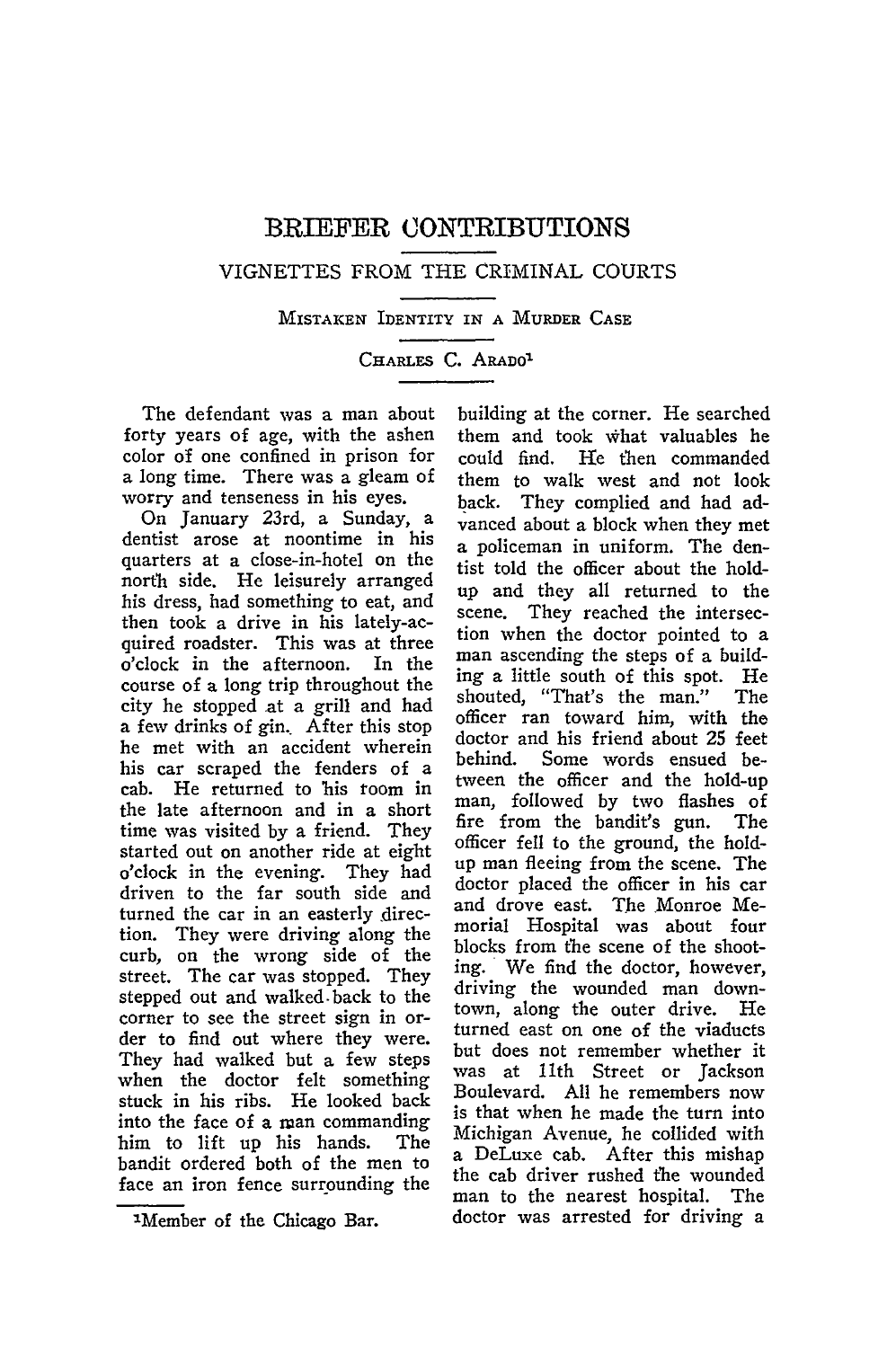car while intoxicated and held in custody for three days.

The scene shifts to the locale of the shooting, the next evening, when two officers in a "flivver" car are attracted to a man they see walking down the street. In their testimony they inject the usual police inferences. The man answered the description of the supposed slayer of Officer Cassidy. They walked up to this man, commanding him to raise his hands. Both hands were in his outer coat pockets. He complied with the order and they searched him. They found a 45 caliber revolver, fully loaded. This man was the defendant in this case. He is rushed to the 'hospital of the dying man, in shackles, and escorted to his room. Some of the policemen were in uniform and others in civilian clothes. The question is asked, "Do you see the man who shot you?" The police testified that the officer raised his right hand and pointed at the defendant. The accused denied that any identification was made upon this occasion.

The scene shifts again. We are now in the cell occupied **by** the dentist. The defendant is brought before him and the dentist says, "That is the man." The accused denies this identification.

The state's case is built around the dentist's testimony and that of the policemen who attended the alleged identification **by** the officer a short time before his death. The state is placed in the unfavorable position of having to rely upon the identification of a witness who had been drinking on the day in question, who had collided with two cars during the evening, and who was later arrested and charged with driving a car while intoxicated. His faculties were not in such con-

dition that he could observe clearly or remember well what he had seen. Two days. later he would be apt to point at anyone the police suggested was the bandit in order to cooperate with the authorities and lessen the force of the prosecution against himself for driving a car while intoxicated.

It was an unusual sight to observe the defending attorney call the prisoner to the stand as his first witness. The history of the defendant's life, which in a case of this character would be of vital interest to the jury, **was** not developed. Here was a man who had apparently never been involved in any criminal trouble. His was a life of hard work to support a mother and father at the time of his arrest. He was a widower of a few years and the father of a daughter, about seven years of age. Perhaps, the defending attorney did not want to bring out this feature of his life because of the fact that the accused, in his alibi, was placing himself in suspicious surroundings with a negress, at whose house he stayed all night on the evening of the alleged offense. Regardless of these circumstances, it appeared to have been advisable to bring out the facts that a little daughter was awaiting the verdict as well as the defendant's parents. The jury would undoubtedly wonder what the defendant did from the time that he reached his working age. From the testimony before them, they would have to speculate upon what he did during this period. There would be at least one juror who would argue that if the defendant's previous life had not been shady, counsel would have traced that life from the cradle. It was apparent that the defendant was not a **highly** intelligent man, from the manner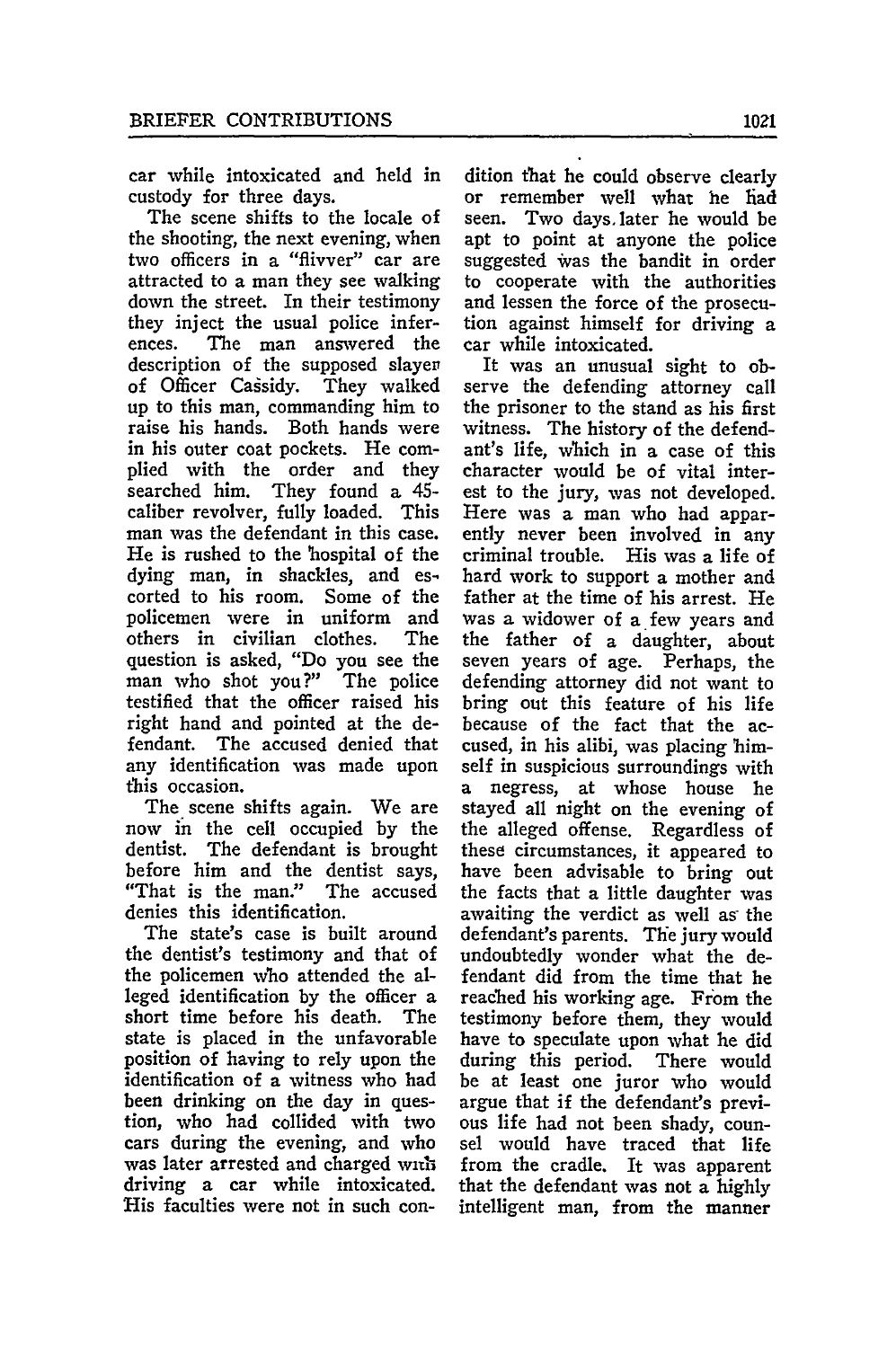that he answered the questions put to him on the stand. He was a type who had to be drilled in connection with his testimony. It appeared that there had been little of such rehearsing with him. He placed his hand over his mouth and it was difficult to understand him. He denied his guilt in a weak manner. It appeared that he was selfconscious and apprehensive. If he were innocent, as the evidence indicated, he should have boldly asserted himself. It was natural for him to have been emotionally wrought-up in a case where the state was demanding his life. It was a sorrowful sight to see the man whose story should have clinched his case, floundering. The defense started out with a handicap instead of a lead which should have been increased by the testimony of the other defense witnesses.

On cross-examination the prosecutor asked him whether he had been to a certain drug store on the night of the shooting. He thus laid a foundation for calling this druggist in rebuttal. He realized that he had the defendant in an embarrassing position and he hammered at the relations existing between him and the negress. The defendant admitted that he frequented the house about once a week but he claimed that she did the sewing for his family. The prosecutor might have asked the defendant whether or not his mother did any sewing, in order to bring out the fact that the defendant called upon the negress for ulterior purposes.

It was surprising that the prosecutor did not go into the question of the gun which was found upon the defendant at the time of his arrest. Of course the accused might have

claimed that he carried the gun because he had been held up in his neighborhood, which was in fact the scene of many recent hold-ups. The defense had not brought out this point during its direct examination. Anyone familiar with the neighborhood would know that it was extremely dangerous to walk down the streets in the evening, unarmed. The judge had ruled that from this evidence of the gun found on his person, the state could argue the fact that the accused had done the shooting and that he had used this gun found upon his person at the time of his arrest. But the judge further ruled that this gun could not be actually introduced in evidence inasmuch as it had not been identified as the gun which had been used on the evening of the murder. The defense had laid the foundation for contradicting the dentist by asking him, "At the preliminary hearing before Judge **.........** on the ...... day of **...........** *,* did you say in open court, "I am not sure that he is the man," (referring to the defendant). The defense now called the attorney who had represented the accused at that hearing. Without qualifying him as a lawyer, the direct question was asked, "Were you present at the preliminary hearing in this case on the **.....** day of **............** , and did you hear a man by the name of Dr. Johnson say, referring to the defendant in this case, "I am not sure that he is the man?" The witness ananswered, "I did." The doctor was not called into the courtroom to be personally identified as the witness on this occasion.

The defendant's sister was called to the stand as a character witness. While this inquiry, strictly speaking, should have been in reference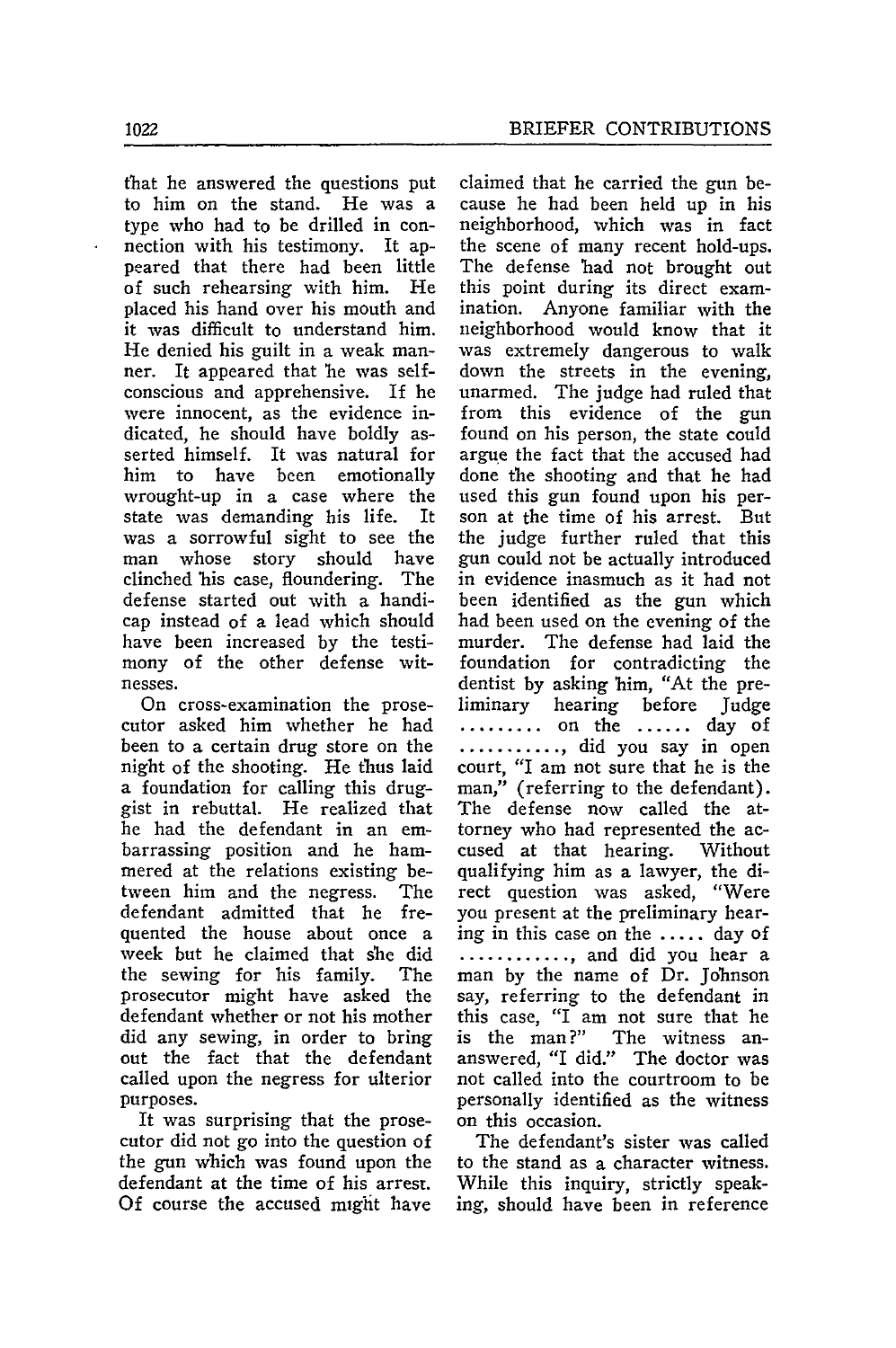to the defendant's character for honesty and integrity, and also as a peaceable and law-abiding citizen, counsel asked her, "Was this defendant the support of your mother and father? Was he industrious<br>and did he work regularly?" As and did he work regularly?" long as the state's attorney did not object to these questions, they helped the defense cause. The only possible grounds for their admissibility lay in the fact that in a murder case they might have had a bearing upon the severity of the sentence, since the jury fixes the penalty for this crime. The prosecutor brought out in cross-examination that the witness did not know the whereabouts of two of her other brothers. This testimony was designed to show that the defendant came from a wayward family.

The man for whom the defendant worked was now called to the stand. There was no question about his honesty and veracity. He testified that the defendant had been working for him for several months and - that he had been paid about \$60 a week as a carpenter. The defendant had worked on Monday, the evening of which the defendant was arrested for this crime. The prosecutor tried vainly to break down this witnesses' story but the more questions he asked the more certain it was that he was telling the truth. This testimony was of vital importance to the defense because the argument could be made: "Would a man who had killed a policeman after a brazen hold-up, go to work as a carpenter on the following day? Was it consistent with human nature for a working man, earning \$60 a week, to conduct himself in this way? The only person that would commit such a deed would be a desperate criminal, accustomed to a life of outlawry.

It was inconceivable that a man in the defendant's circumstances would have perpetrated the deed." Defense counsel might have dealt at length with this witness. He could have been asked, for instance: "When did the defendant go to work on Monday? What did he do that day? Did you notice any nervousness? Did you talk to him? Did he seem to be any different that day than on any other day?"

On the following day of the trial, the cab driver whose car was damaged in the first collision, took the stand. The fender of his car had been torn away by reason of the dentist running through the stop lights. He upbraided the dentist at the time of the collision and testified in no mistaken terms that he was so drunk that he could not stand up. He saw the dentist's car, with a Michigan license on it, after a collision with another cab on the same day; that he talked to the policeman stationed at Jackson and Michigan, the scene of the later accident; and that he went to the police station and identified the dentist as the driver of the car which had run into him a few hours before. He added, "I saw the doctor in the captain's office and he was still so drunk that he was asleep on a chair. A negro was brought into the room and the doctor identified him as the man who had done the shooting." The defending attorney wisely asked that the doctor be brought into the courtroom. The witness was then asked, "Is this the man who drove the car which collided into yours on Sunday, January 23, last ye'ar? Is he the man whom you later saw in the Captain's office and who identified a negro as the perpetrator of the murder?" The witness unhesi-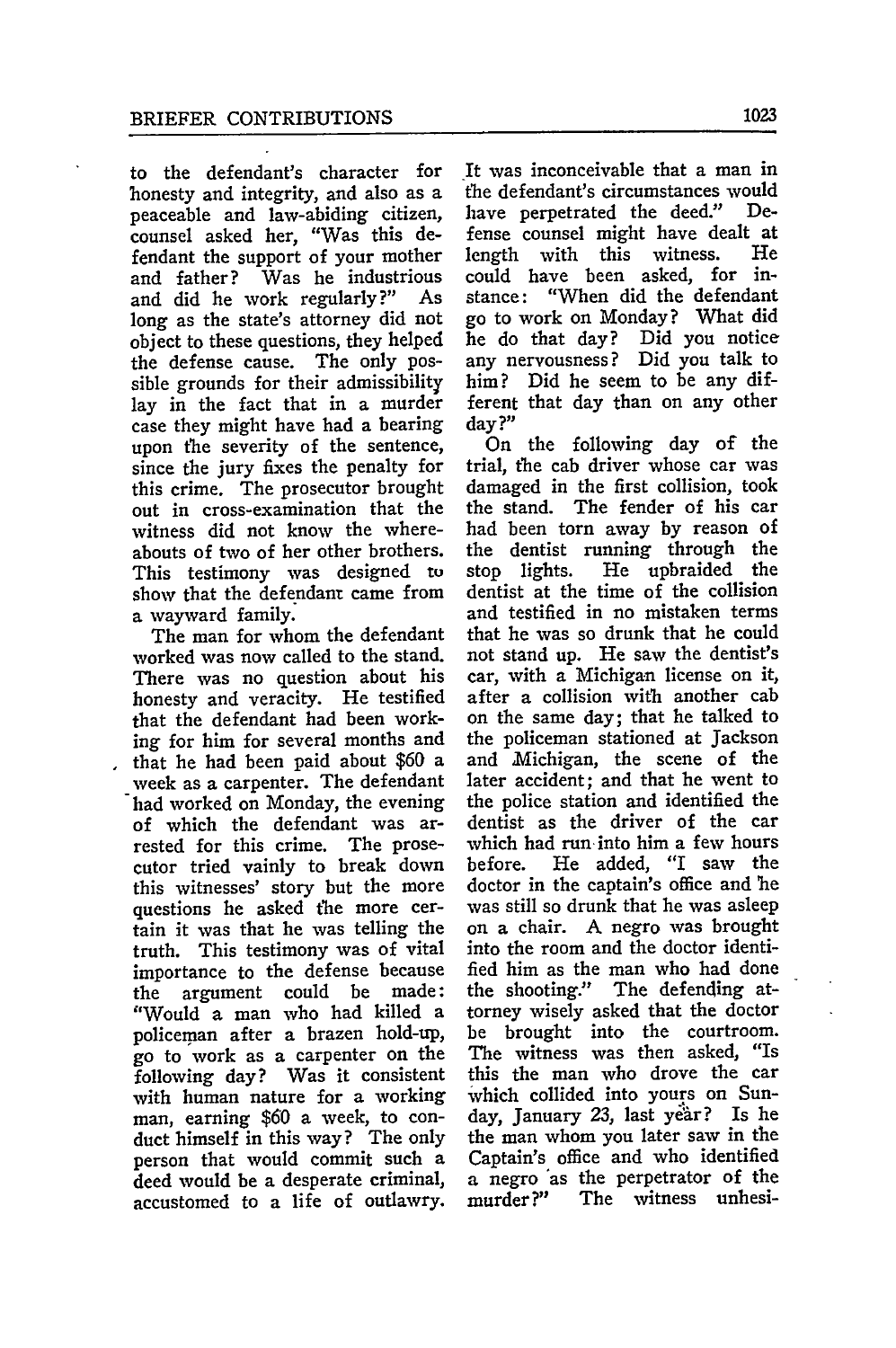tatingly pointed at him and said, "He is the man." There could now be no question about the doctor's intoxication upon the evening of the offense. Here was a witness testifying to a fact which flatly contradicted the testimony of the police in charge of the doctor after the second collision. If the police would lie as to this fact, wasn't it reasonable to expect that they would lie in reference to the alleged identification by the dying officer? Of course the prosecutor might argue that this witness was angry because of the collision. He might have inquired on cross-examination, what damages had been done his car. Also, whether he had received any compensation for them.

The defense attorney made a favorable move when he asked, "The police took your name when you told them what you knew about the dentist, did they not? Now, did you receive a subpoena from the state asking you to come in and tell what you knew about this affair?" With this foundation, the defense attorney could argue that the prosecutor was not showing good faith, by failing to call all witnesses who might shed light upon the matter, and it had therefore become necessary for the defense to produce this witness.

The cab driver of the second collision would have told a similar story in reference to the extreme drunken condition of the dentist. As a matter of fact, he was now a resident of New York at the time of the trial. Under these circumstances, counsel might have introduced a stipulation into the record to the effect that the driver of the Grey Cab, which was struck by the doctor's car on the evening of the offense, was out of the jurisdiction of the court.

The defendant's landlady then took the stand. She testified that she had known the accused for three years, that she had seen him every day during this period, that he apparently was the sole support of his mother and father; that she received telephone calls from those who desired the defendant to do odd carpentry jobs for them; that he worked steadily as far as she knew, and that he paid his rent regularly. She made an exceedingly impressive witness. A person of the type she described was not one to shoot down a police officer in uniform after a robbery. Her sincere expression of confidence in him spoke volumes for his innocence.

A hardware merchant on North Clark Street testified that he had business relations with the defendant, that the latter paid his bills, and that his reputation in the community was good.

The defense then called a South Park Traffic Officer who was at the corner of Jackson and Michigan upon the evening of the murder, at the time of the collision between the doctor's car and the second cab. He admitted being approached by the driver of the first cab. He was then asked whether he observed the condition of the doctor for sobriety. He answered that he smelled a little liquor and that the doctor admitted that he had a few drinks. The witness was careful to point out, however, that the doctor was not drunk. Defense counsel was compeller to ask, "Didn't you talk to me about an hour ago in the corridor, and didn't you say that the doctor was drunk at the time of the collision ?" The policeman answered, "No." He was a safe witness for the prosecutor because he desired to answer questions only in